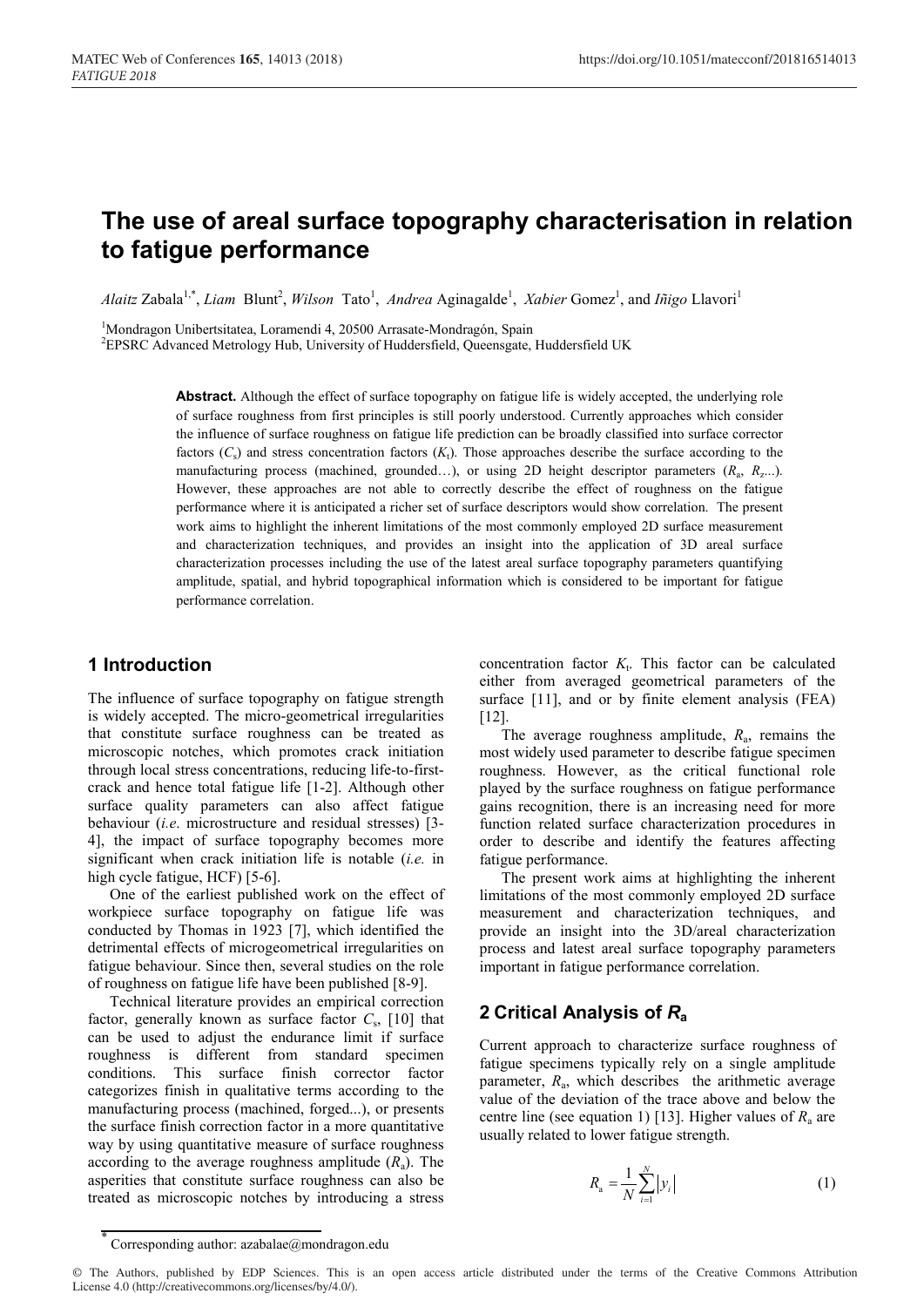While *R*<sup>a</sup> remains useful for quality control once a well defined manufacturing process is shown to be sufficiently stable, it typically proves too general to describe the surface's functional nature. Topography characteristics that have high impact on fatigue strength, such as tip radius of micro-notches and spacing between notches are not taken into account, since  $R_a$  only quantifies vertical values of the surface.

In order to show the influence of the tip radius and micro-notch spacing on fatigue, 2 simulated sine wave surfaces were generated with the same  $R_a$  value (see Figure 1). By changing the frequency of the sine, different tip radii and notch spacings were obtained. It is noteworthy that these profiles also present the same  $R_t$ and  $R_z$  values, defined as the total height of the profile evaluation length, and the average maximum height of the profile calculated at each sampling length, respectively [13]. Those parameters describes the extreme height characteristics of the profile and has been suggested as good fatigue performance predictors due to their capability to reflect the 'worst' defects present in the workpiece [14].

Two dimensional (2D) uniaxially loaded FEA has been performed (Figure 2) to obtain the  $K_t$  generated by these profiles, computed as:

$$
K_{t} = \sigma_{11}/\sigma_{\infty} \tag{2}
$$

where,  $\sigma_{11}$  is the normal stress and  $\sigma_{\infty}$  is the applied remote stress. Since  $\sigma_{\infty} = 1$  MPa,  $K_t$  is equal to  $\sigma_{11}$ .



**Fig. 1.** Simulated profiles,  $R_a = 0.8$  μm in all cases. a): wavelength of 50 μm. b) wavelength of 10 μm.

Studies of crack nucleation under uniaxial and multiaxial fatigue loading reveal that fatigue damage starts in an individual crystal, usually at the surface [15]. From this standpoint, higher values of  $K_t$  will lead to lower cycles to crack initiation and therefore to shorter lives.



**Fig. 2.** Applied boundary condition and forces of the numerical models.

Figure 3 illustrates the results of the 2 monotonic tensile simulations. As expected, the maximum  $K_t$  is associated with the deepest topographic location in all simulations. Additionally, the minimum  $K_t$  are linked with the highest points due to the stress relaxation produced by the local loss of stiffness.

It can be observed that the first profile, with the smallest tip radius and shortest notch spacing, presents the maximum stress concentration. From a fracture mechanics point of view, small tip radii are linked with shorter fatigue lives [16]. Regarding the notch spacing effect on fatigue life, literature shows that shorter notch spacing suggests longer lives due to the so called 'notch interference effect'[6]. It should be highlighted that such statements correspond to the spacing effect for equal valley tip radius, which is not the case of the present profiles. However, the notch interference effect is visible in the present profiles. It can be observed that the stress relaxation produced at the highest topographic location are more pronounced in the shortest spacing profile. Therefore, lower  $K_t$  could be expected on shorter spacing profiles for the same theoretical tip radius, which is consistent with the literature.



**Fig. 3.** FEA results of the simulated profiles. Upper figure: wavelength 10 μm,  $K_t$ =2.3; Lower figure: wavelength 50 μm,  $K_t = 1.4$ .

As mentioned previously, higher  $K_t$  values are associated with shorter crack nucleation cycles. However, another important role on fatigue is the stress gradient effect. High stress gradient indicates that the stress decays rapidly near the hot spot. Thus, for the same  $K_t$  value, a crack of certain length will grow faster if a low stress gradient exists, thus leading to shorter fatigue life.

Figure 4 shows the  $K_t$  evolution for each profile below the surface. On the one hand, it is observed that the highest  $K_t$  profile shares also the highest stress gradient. On the other hand, the lowest  $K_t$  profile also has the lowest stress gradient. Therefore, from a certain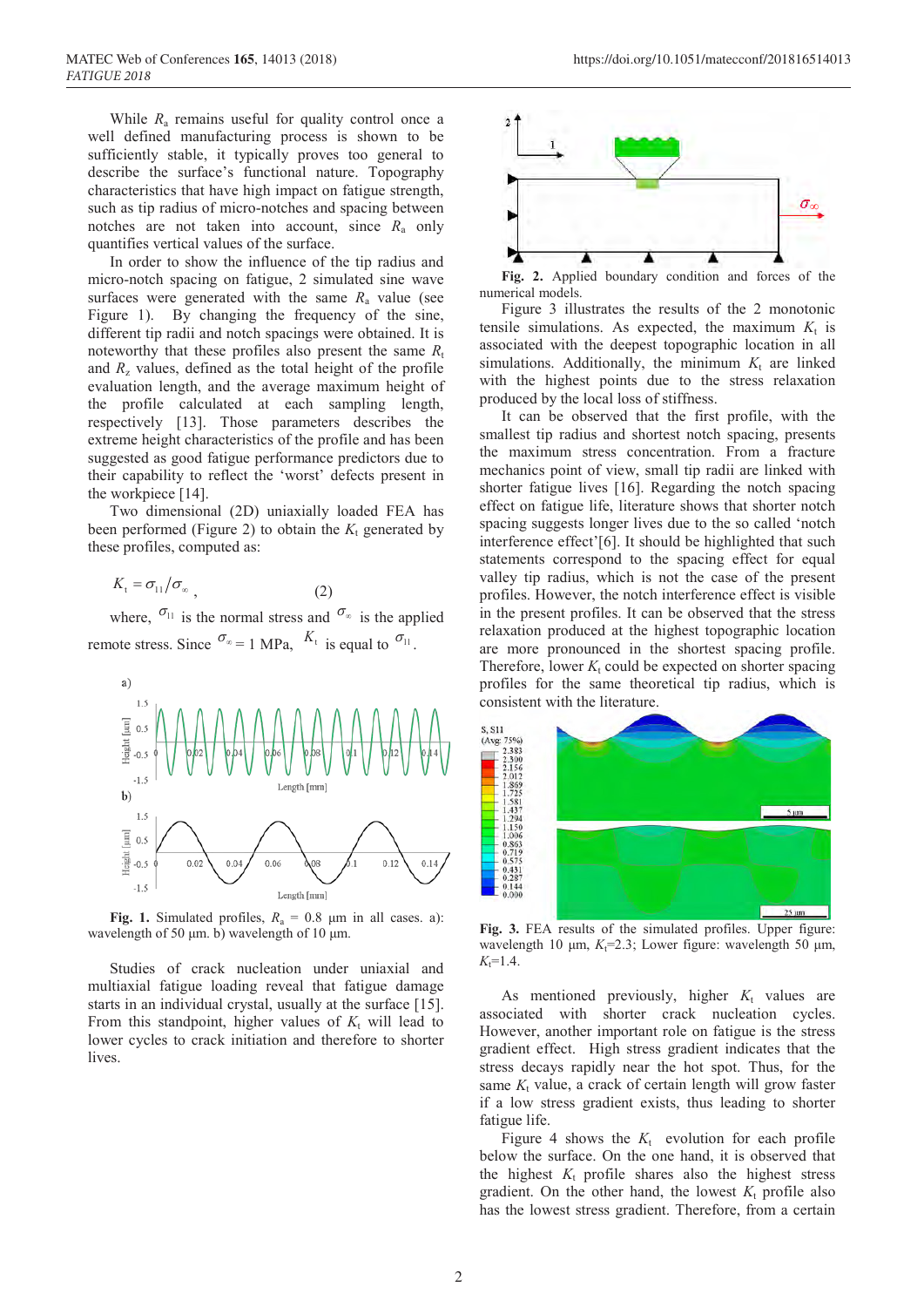depth onwards a crack will growth faster in the



**Fig. 4.** Stress concentration factor  $(K_t)$  at different depths below the surface for the 2 simulated surfaces.

This analysis highlights the inherent limitations of the  $R_a$  parameter. Different profiles with the same  $R_a$ could show different characteristics in terms of stresses leading to different fatigue lives. Therefore, the average roughness amplitude parameter may not be best suited to describe the role of surface roughness on fatigue strength.

# **3 2D (profile) Vs 3D (areal) Characterization**

2D profile measurement and its analysis is still playing an important role in the assessment of surface topography. This traditional technique is based on a contact stylus measurement system, where the stylus is moved across the surface to be measured for a predetermined trace length while recording the vertical deviations of the stylus and thus the surface. The positive features of the technique that makes it currently preferred in the industry are mainly based on the short time needed to measure the profile, the lower cost of the instrument, and the fact that the process is wellestablished [18]. The surface topography is however three dimensional in nature, and there are inherent limitations to the use of these 2D techniques.

Profile measurement and its characterisation makes it difficult to determine the exact nature of the areal surface topography. Figure 5 presents a profile (2D) and areal (3D) representation of the same component covering the same measurement area. While the valleys present on the surface are clearly identified in the areal representation, it is impossible to identify whether they arise from pits or valleys in the 2D profile.

Areal measurement is able to provide a more complete information regarding the surface topography, not only in the qualitative identification of the surface features (pits, troughs, lay…), but the sizes, shapes and volumes can also be quantitatively calculated. Since 2D profiles coincides with an intersection of a vertical plane

with a measured surface, it may not cross surface summits or valleys contained within a real surface.



**Fig. 5.** A profile taken from an areal measurement showing the possible ambiguity of 2D measurement and characterization

It should be also considered that areal measurement presents more statistical significance than the equivalent profile measurement. The larger volume of data obtained increases the independence of the data, reducing the variance of parameters and resulting in a closer representation of the 'real surface' [19].

Finally, it should be noted that the stylus geometry influences the amount of information that can be extracted from a given surface. The stylus tip, which is typically 4 micron diameter 60o subtended cone, produces smoothing of the true profile, due to a mechanical filtering effect (Figure 6).



**Fig. 6.** Mechanical smoothing due to stylus tip diameter [20].

Areal (3D) characterization should therefore provide a more precise representation of the surface topography, and may allow a more precise correlation with fatigue behaviour.

# **4 3D Topographical parameters for fatigue**

As stated by X. Jiang *et al.* the surface metrology discipline is undergoing a huge paradigm shift over the last decades, from profile to areal (3D) characterization [21]. The recently published ISO 25178:2 [22] standard encompass over 30 topographical parameters for surface topography characterization. Regarding the naming rules of the areal parameters, the upper letter '*S*' (for 'surface') is used in 3D instead of the '*R*' (for 'roughness') in 2D. It should also be noted that unlike 2D parameters, which are evaluated along several sampling length, the 3D parameters are determined within one sampling area and there is no distinction in nomenclature as to whether they derive from primary, roughness or waviness information.

Historically adopted taxonomies such as roughness and waviness has been replaced by the scale-limited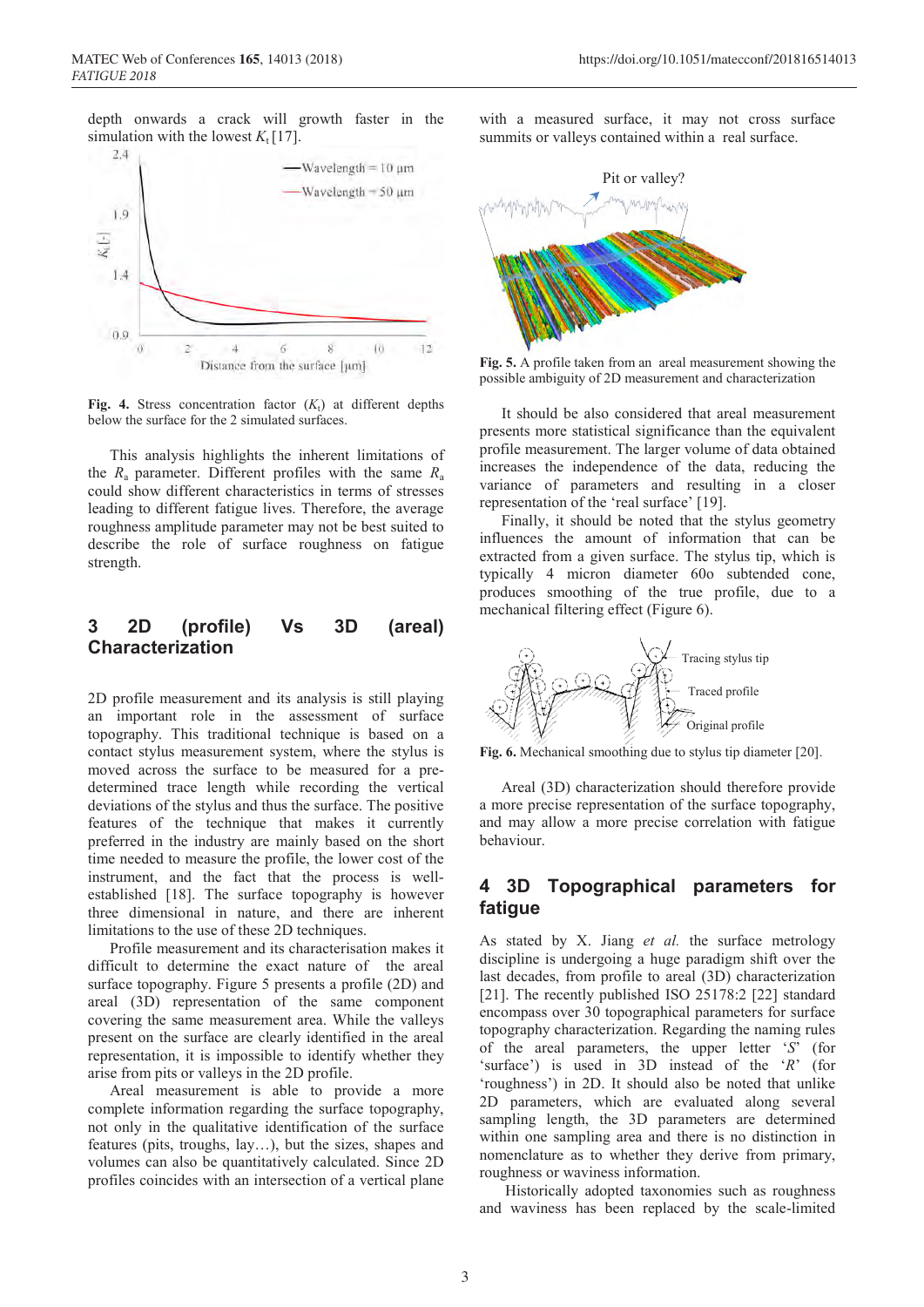study. Unlike 2D characterization, where filtering is systematically applied, the idea of functional filtering is gaining recognition. As stated by Stout et al. [23], filtering should be applied only when the bandwidth of the frequency contents affecting the functional properties is understood. Therefore, it is suggested that surfaces should not be further filtered after eliminating the form components for fatigue performance analysis.

Areal parameters are classified into field and feature parameters. The field parameters are based on statistics of the whole surface whereas the feature parameters are defined over data from previously identified segments of the surface texture. Several areal parameters have been identified as potential indicators of fatigue performance. A summary and description of the most significant areal parameters is presented in this section, where:

• The discrete approximations of the formulas are given since surfaces are always sampled and digitised (for continuous descriptions of the formulas the reader is referred to [24]).

• Figure 7 shows the coordinate system used to define 3D topographic parameters, where  $\eta$  is the mean value surface (the reference datum).



**Fig. 7.** Coordinate system used to define 3D topographic parameters.

#### **4.1 Height parameters**

Fatigue life is strongly dependant on surface roughness when the average asperity heights exceed the intrinsic defects in material [16]. The height descriptor parameters are therefore necessary for surface characterization of fatigue specimens. Among height descriptors, the average roughness (*S*a), analogous to the 2D *R*<sup>a</sup> is defined as:

$$
S_{\rm a} = \frac{1}{MN} \sum_{j=1}^{N} \sum_{i=1}^{M} \left| \eta \left( x_i, y_j \right) \right|, \tag{3}
$$

where *M* and *N* are the number of samples in each axis. As mentioned in the section 2, the characterization should include however, other parameters in order to characterize all attributes that affects fatigue life. As demonstrated by Andrews *et al.*, the average fatigue life decreases with increasing the standard deviation in

asperity heights [16]. Therefore, the root mean square height parameter, which corresponds to the standard deviation of heights, should also be included in the analysis:

$$
S_{\mathbf{q}} = \sqrt{\frac{1}{MN} \sum_{j=1}^{N} \sum_{i=1}^{M} \eta^2 (x_i, y_j)}.
$$
 (4)

Among parameters describing the extreme characteristics of surface height, the  $S_v$  parameter, which describes the maximum valley depth has been highlighted. As expected, high values of  $S<sub>v</sub>$  has been correlated to lower fatigue strength [24].

Due to the predominant functional role of the valleys over the peaks on fatigue performance, the Skewness parameter has the potential to deliver functionally useful results regarding surface valleys. The skewness quantifies the symmetry of the height distribution and mathematically is evaluated as follows:

$$
S_{\rm sk} = \frac{1}{MNS_{\rm q}^3} \sum_{j=1}^{N} \sum_{i=1}^{M} \eta^3(x_i, y_j).
$$
 (5)

A negative *S*sk indicates a predominace of valleys, whereas a positive  $S_{sk}$  indicates a predominance of peaks.

Additionally, the Kurtosis of the surface describes the spread of the height distribution, and is described as:

$$
S_{\text{ku}} = \frac{1}{MNS_{\text{q}}^{4}} \sum_{j=1}^{N} \sum_{i=1}^{M} \eta^{4} (x_{i}, y_{j}). \tag{6}
$$

A Kurtosis value higher than 3  $(S_{ku} > 3)$  indicates a narrowing of the height distribution function and presents physically as a more 'sharply peaked' surface. A purely Gaussian surface would have an  $S_{sk}$  value of 0 and an  $S_{ku}$  value of 3

Consequently, a negative  $S_{sk}$  and high value of  $S_{ku}$ could indicate a reduced fatigue life. However, it should be noted that the *S*ku parameter in particular is very sensitive to surface outliers and as a result can present a high dispersion.

#### **4.2. Spatial parameters**

Spatial parameters are determined and quantified by tools based upon the Fourier transform and autocorrelation, detailed descriptions can be found in [19].

As demonstrated in section 2, the spatial properties of the texture has a strong impact on the stress concentration, and by extension, in fatigue life. Accordingly, the fastest decay autocorrelation length parameter, *S*al, has been suggested as good fatigue performance indicator [24]. This parameter is described as the horizontal distance of the autocorrelation function having the fastest decay to 0.2, and is a quantitative measure as to the distance along the surface by which one would find a texture that is statistically different from the original location. Therefore, a large value of *S*al denotes that the surface is dominated by long wavelength components, *i.e.* that the texture presents big spacing and vice versa. Suraratchai *et al.* [12] analysed the effect of the texture orientation relative to the axial loading direction on the fatigue life, demonstrating that when the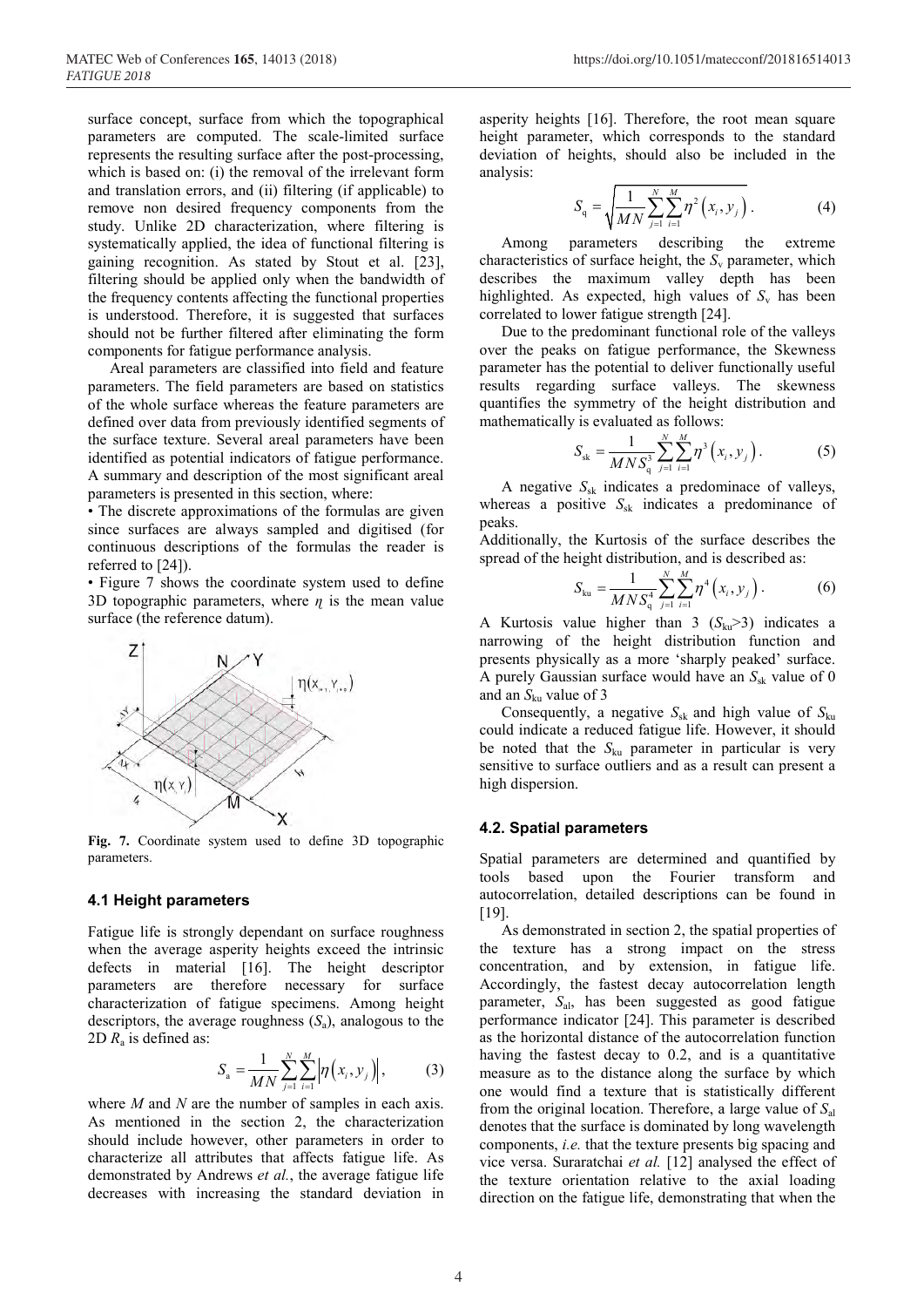groove direction is parallel to the loading axis, the stress concentration factor generated is very low. The characterization of the directionality of surface texture is therefore highly interesting. The texture aspect ratio parameter,  $S_{tr}$ , allows to identify texture pattern, *i.e.* to evaluate if the texture is directional or not. The value of this unit-less parameter ranges from 0 to 1. If  $S_{tr}$  value is near 1 this indicates that the surface is isotropic (*i.e.* it has the same characteristics in all directions, *e.g.* sand blasted surface), and in case of being near 0 corresponds to anisotropic surfaces (*i.e.* has an oriented and/or periodic structure, *e.g.* machined surface). For cases where the directionality is identified  $(S<sub>tr</sub>~0)$  the texture direction parameter,  $S_{td}$ , calculates the texture direction of the surface expressed in degrees, anticlockwise.

#### **4.3. Functional parameters**

Functional parameters are calculated from the Abbott-Firestone curve (also called the areal material ratio curve) obtained by the integration of the height distribution of the whole surface. It represents the percentage of material traversed (in relation to the area covered) for a given depth, and allows analysing the surface properties at different regions (peak, core, valley). The ISO 25178-2 standard defines two arbitrary thresholds (10% and 80%) to define these regions, and the functional parameters are calculated following this definition. The void volume parameter,  $V_{\text{vv}}$  has been identified as good fatigue performance indicator. This parameter is defined as the void volume in the valley zone from 80% to 100% surface material ratio, as shown in Figure 8).



**Fig. 8.** Abbot Firestone Curve (in red). Peak (pink), core (green) and valley (blue) regions identified, according to the default threshold defined in ISO 25178-2 values (10%, 80%).

Smaller void volume values could correspond to larger tip radius at the root of valleys, which turns to better fatigue performance [23].

# **5. Conclusions**

In this work, the inherent limitations of the most commonly employed 2D surface measurement and characterization techniques has been presented. It has been shown that defining topography based on the average roughness  $(R_a)$  is inadequate for correlating with fatigue performance.

Areal (3D) topographic characterization allows a better representation of the surface. An insight into the 3D areal characterization process and latest areal surface topography parameters critical for fatigue performance prediction has been given. Based on the current knowledge, the following areal parameters are suggested to use for topographic characterization for correlation with fatigue performance:  $S_a$ ,  $S_a$ ,  $S_{a}$ ,  $S_{s}$  and  $V_{vv}$ .

### **References**

- 1. MR. Bayoumi, A.K. Abdellatif. Effect of surface finish on fatigue strength. Eng. Fract. Mech., 51, 861-70, (1995).
- 2. S.K. Ås, B. Skallerud, B.W. Tveiten, B. Holme. Fatigue life prediction of machined components using finite element analysis of surface topography. Int. J. Fatigue , 27, 1590-6, (2005).
- 3. D. Novovic, R.C. Dewes, D.K. Aspinwall, W. Voice, P. Bowen. The effect of machined topography and integrity on fatigue life. Int. J. Mach. Tool Manu., 44, 125-134, (2004).
- 4. H. Itoga, K. Tokaji, M. Nakajima, H.N. Ko. Effect of surface roughness on step-wise S–N characteristics in high strength steel. Int. J. Fatigue, 25, 379-385, (2003).
- 5. Y. Murakami, K. Takahashi, T. Yamashita. Quantitative evaluation of the effect of surface roughness on fatigue strength (Effect of depth and pitch of roughness). Nippon Kikai Gakkai Robunshu, A Hen/Transactions of the Japan Society of Mechanical Engineers Part A, 63, 1612- 1619, (1997).
- 6. M. Yukitaka. Effect of Surface Roughness on Fatigue Strength. Metal Fatigue, Elsevier Science Ltd, Oxford, pp. 305-320, (2002).
- 7. TR. Thomas. Effect of scratches and of various workshop finishes upon the fatigue strength of steel. Eng., **16,** 449-85, (1923).
- 8. P.G. Fluck. The influence of surface roughness on fatigue life and scatter of test results of two steels. Proccedings ASTM, 51, 584-92, (1951).
- 9. R. Konečná, M. Kokavec, G. Nicoletto. Surface conditions and the fatigue behavior of nodular cast iron. Procedia Eng., 10, 2538-43, 2011.
- 10. Y.L. Lee, ME Barkey, HT Kang. Metal Fatigue Analysis, Elsevier, (2012).
- 11. D. Arola, C.L. Williams. Estimating the fatigue stress concentration factor of machined surfaces. Int. J. Fatigue , **24**, 923-930, (2002).
- 12. M. Suraratchai, J. Lmido, C. Mabru, R. Chieragatti. Modelling the influence of machined Surface roughness on the fatigue life of aluminium alloy. Int. J. Fatigue , **30**, 2119-2126, (2008).
- 13. ISO 4287: 1997. Geometrical Product Specifications (GPS)—Surface texture: Profile methoed—Terms, definitions and surface texture parameters.